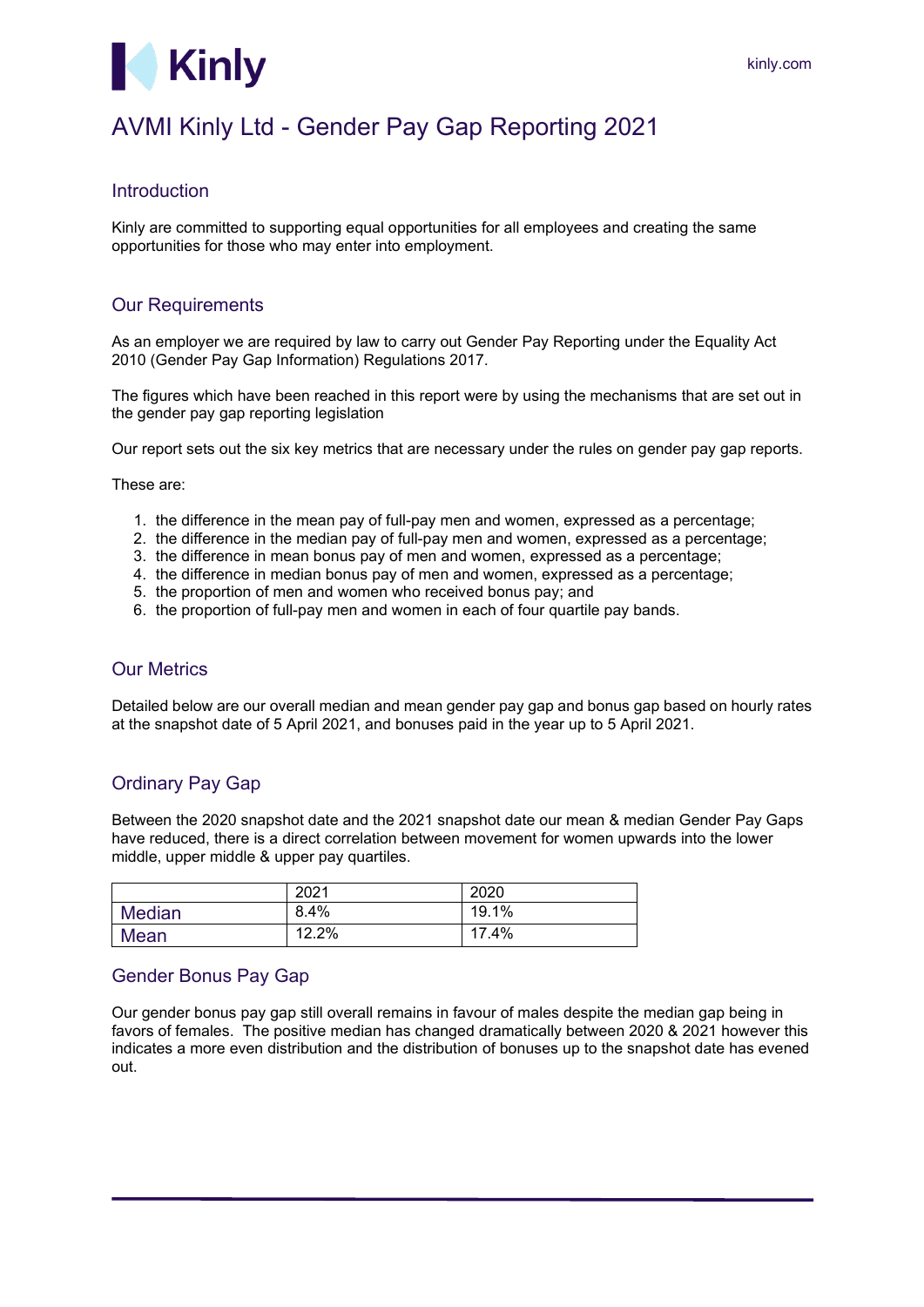



|               | 2021      | 2020    |
|---------------|-----------|---------|
| <b>Median</b> | $-17.65%$ | -900.0% |
| <b>Mean</b>   | 32.08%    | 3.3%    |



## Pay Quartiles



Most significantly year on year we have seen an upward trend of more women in the lower middle and upper middle categories, internally we have more females in team leader & managerial roles.

#### What are we doing to address our gender pay gap?

- We are committed to promoting equal pay and opportunities for all staff and job applicants irrespective of gender.
- Each job applicant or prospective candidate is treated on the basis of their capability.
- We will actively consider whether an existing role can be undertaken by adjusting the contractual hours, shift times or job share so as to promote flexible working.